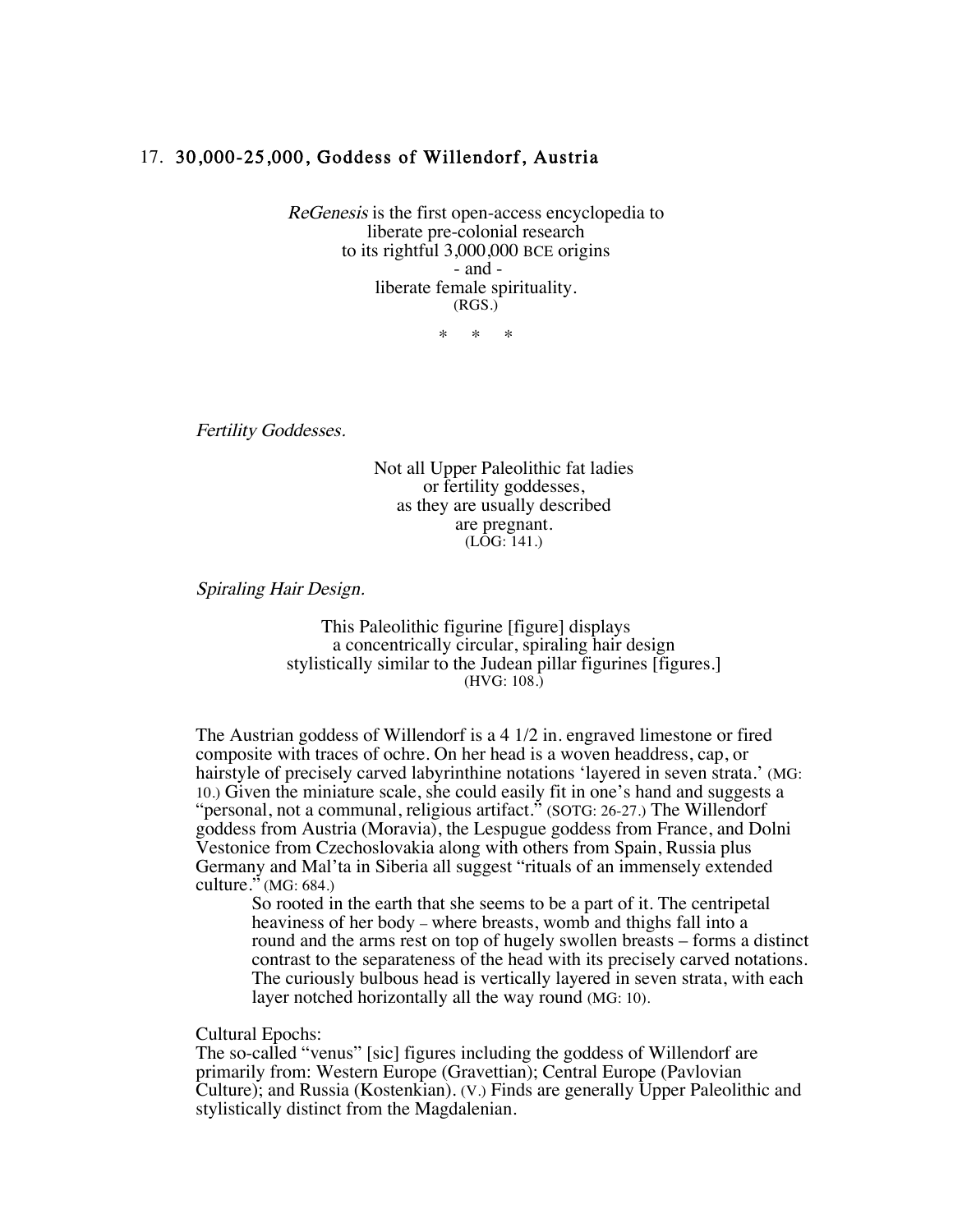[These items are] centered in the Gravettian or upper Perigordian assemblages in France and in related Eastern Gravettian variants, especially the Pavlovian in the former Czechoslovakia, and the Kostenkian in the former Soviet Union. \* Most Pavlovian–Kostenkian–Gravettian (PKG). … [I]mages show a formal concern with three–dimensional sculpted masses and have the most widespread geographical distribution of any form of prehistoric art. This contrasts sharply with the two– dimensional form and restricted scope of later Magdalenian engraved and painted figures (TDG: 319).

\* 2017 CE: For a recent Upper Paleolithic discovery, see the sculpture of a corpulent ivory female from the area of Bryansk in Western Russia, 23,000 BCE.

A distinguishing "venus" [sic] great mother clarification. Although steatopygous or female amplitude figures may indicate supernatural potency such as fecundity, fertility, parthenogenesis, not all such figures are necessarily pregnant.

Not all Upper Paleolithic fat ladies or 'fertility goddesses,' as they are usually described are pregnant. Even the famous "Venuses" of Willendorf and Lespugue are probably not pregnant. Their breasts and buttocks are the focus of attention, not their bellies: they hold their hands on their breasts (LOG: 141).

For further considerations regarding the term venus. Gimbutas and others are reluctant to use the term "venus" as (Latin Uenus) and suggest a de-sacralized/ de-sanctified term for goddess or ancestral matrix:

Gimbutas, Marija Alseikaite. "The 'Monstrous Venus of Prehistory: Divine Creatrix." In All Her Names: Explorations of the Feminine in Divinity. Eds. Joseph Campbell, and Charles Musès. San Francisco, CA: HarperSanFrancisco, 1991. 25-54. (MVP.)

For additional research and analysis of Paleolithic textile artifacts, including string skirts, nets for hunting, caps, and ivory weaving tools, suggest the selected works of the following archaeologists, linguists, and anthropologists:

Barber, Elizabeth J. W. Prehistoric Textiles: The Development of Cloth in the Neolithic and Bronze Ages: With Special Reference to the Aegean. Princeton, NJ: Princeton University Press, 1991. (PT.)

\_\_\_\_\_. Women's Work: The First 20,000 Years. New York, NY: W. W. Norton 1994. (BWW.)

- Cootner, Cathryn M., et al. Anatolian Kilims: The Caroline & H. McCoy Jones Collection. San Francisco, CA: Fine Arts Museums of San Francisco, 1990.
- Greenspan, Stanley and Stuart Shanker. The First Idea: How Symbols, Language, and Intelligence Evolved from Our Early Primate Ancestors to Modern Humans. Cambridge, MA: Da Capo Press, 2004. (FI.)
- Marshack, Alexander. The Roots of Civilization: The Cognitive Beginnings of Man's First Art, Symbol and Notation. Mount Kisco, NY: Moyer Bell, 1991. (TROC.)
- Soffer, O., J. M. Adovasio, and D. C. Hyland. "The Well-Dressed 'Venus': Women's Wear c. 27,000 PB." Archaeology, Ethnology, and Anthropology of Eurasia 1 (2000): 37-47. (WDV.)
	- \_\_\_\_\_. "The Venus Figurines: Textiles, Basketry, Gender, and Status in the Upper Paleolithic." Current Anthropology 41.4 (Aug.-Oct. 2000): 511-537. (VF.)
- Wrescher, Ernst E. "Red Ochre and Human Evolution: A Case for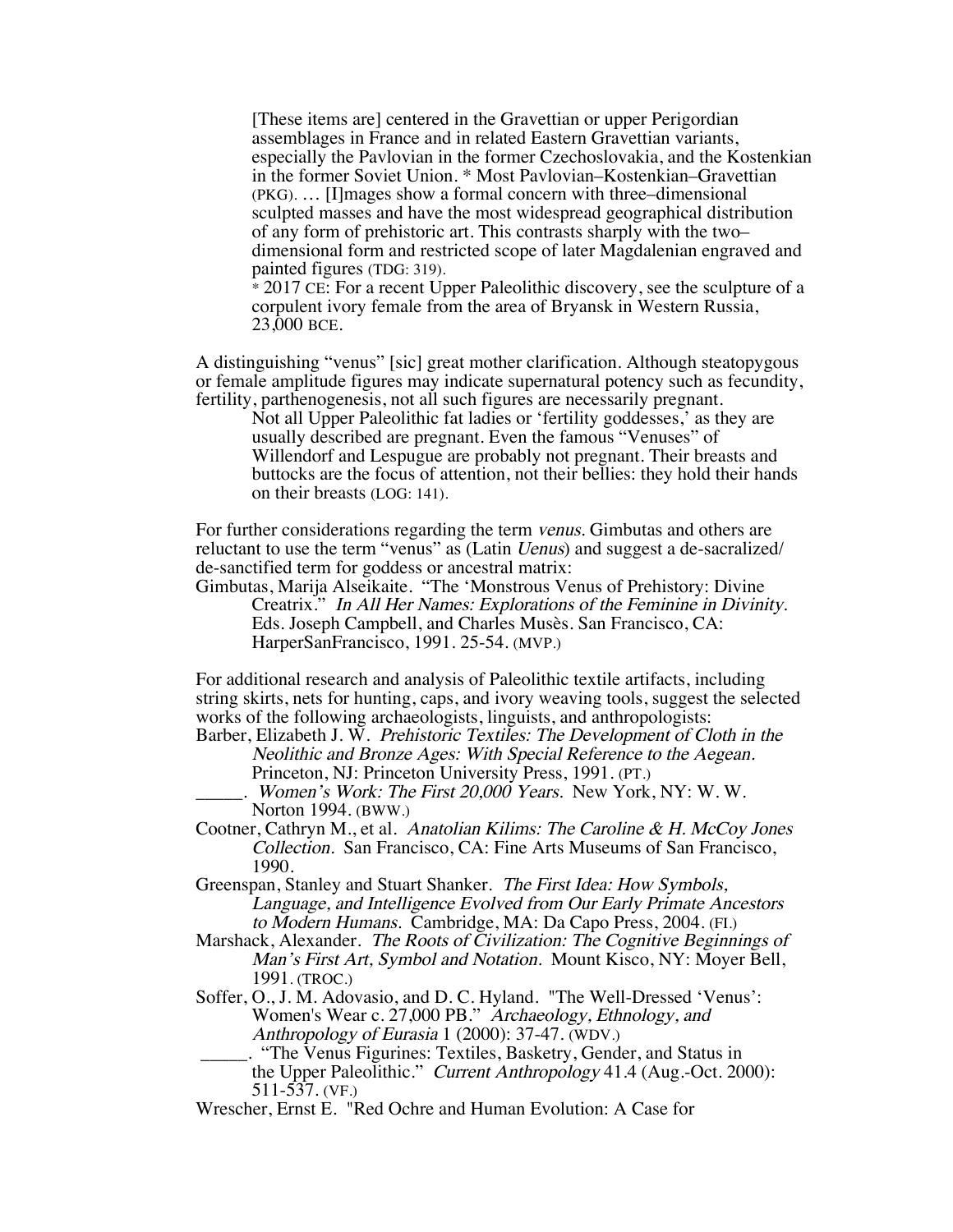Discussion." Current Anthropology 21 (1980): 631-644. (RO.)

For further contemporary research on parthenogenesis/supernatural potency/selfseeding/self-making/autopoiesis including further aspects of self-fertilized eggs = two X chromosomes:

Capra, Fritjof. The Web of Life: A New Understanding of Living Systems. New York, NY: Anchor, 1996. 194-221. (WOL.)

Holt, Jim. "Single-Egg Theory: Immaculate Conception without God." Lingua Franca 11.7 (Oct. 2001): 68.

http://linguafranca.mirror.theinfo.org/print/0110/hypothesis.html

Jantsch, Erich. The Self-Organizing Universe: Scientific and Human Implications of the Emerging Paradigm of Evolution. Oxford, England: Pergamon Press, 1980. (SOU.)

Margulis, Lynn. Symbiosis in Cell Evolution: Microbial Communities in the Archean and Proterozoic Eons. New York, NY: Freeman, 1993. (SCE.)

Morowitz, Harold J., and James S. Trefil. The Facts of Life: Science and the Abortion Controversy. New York, NY: Oxford University Press, 1992 (FL.)

Perlman, David. "Survival of the Fittest Females." San Francisco Chronicle 22 Mar. 2004: A4. (SFF.)

Rigoglioso, Marguerite. Bearing the Holy Ones: A Study of the Cult of Divine Birth in Ancient Greece. Diss. California Institute of Integral Studies, 2007. Ann Arbor, MI: ProQuest/UMI, 2008. (Publication No. AAT 3286688.) (BHO.)

. The Cult of Divine Birth. New York, NY: Palgrave Macmillan, 2009. (CD.)

Further Paleolithic research: 1,000,000-10,000, Paleolithic Overview; 1,000,000- 50,000, Early (Lower) Paleolithic Age; 50,000-10,000, Late (Upper) Paleolithic Age; 50,000-30,000, Mousterian Age; 34,000-28,000, Vulva Engravings, France; 30,000-25,000, Aurignacian Age; 30,000-25,000, Goddess of Willendorf, Austria; 25,000-20,000, Gravettian Age; 25,000-20,000, Goddess of Laussel; 24,000, Dolni Vestonice; 23,000, Goddess of Lespugue; 22,000, Maiden with Hood from Brassempouy; 20,000-15,000, Solutrean Age; 15,000-10,000, Magdalenian Age; 15,000-12,000, Lascaux Cave; 13,000-11,000, Altamira Cave; and 12,000, Pamukkale/Hierapolis, Anatolia (Central Turkey). (RGS.)

Further research on African Dark Mothers and related trade routes: 3,000,000, Overview of Hominid Evolution Including Dark Mothers and Later Migrations; 500,000-300,000, Dark Mother Tan-Tan of Morocco; 280,000-250,000, The Berekhat Ram Figure; 70,000, Blombos Cave and V Shaped Engraving; 50,000, African Homo Sapiens Migrations and Matrilineal Motherline; 40,000, Har Karkom; 30,000-25,000, Aurignacian Age; 26,000, Grimaldi Caves; 25,000- 20,000, Gravettian Age; 25,000, Caravanserai, Trade Routes, and Dark Mothers; 25,000-20,000, Goddess of Laussel; 24,000, Dolni Vestonice; 23,000, Austrian Goddess of Lespugue; 10,000, Grotta dell'Addaura; 7000, Jericho, Canaan/Palestine: Mesolithic to Neolithic; 7000, Hieros Gamos; 6000, Sicilians to Malta; 5200, Malta and Gozo; 4700, Dolmens; 2200, Nahariyah and Ashrath-Yam; 1900-1800, Dawning of the African Alphabet and the Aniconic Goddess Triangle; 1000, Ephesus, Anatolia; 800, Tanit; 800, Carthage, Africa, the Goddess Tanit and Sacrifice; 750-650, Cybele and King Midas, Anatolia; 664-525, Neith and the Black Virgin Mary Temple at Sais, Egypt; 600, Goddess Kaabou at Petra,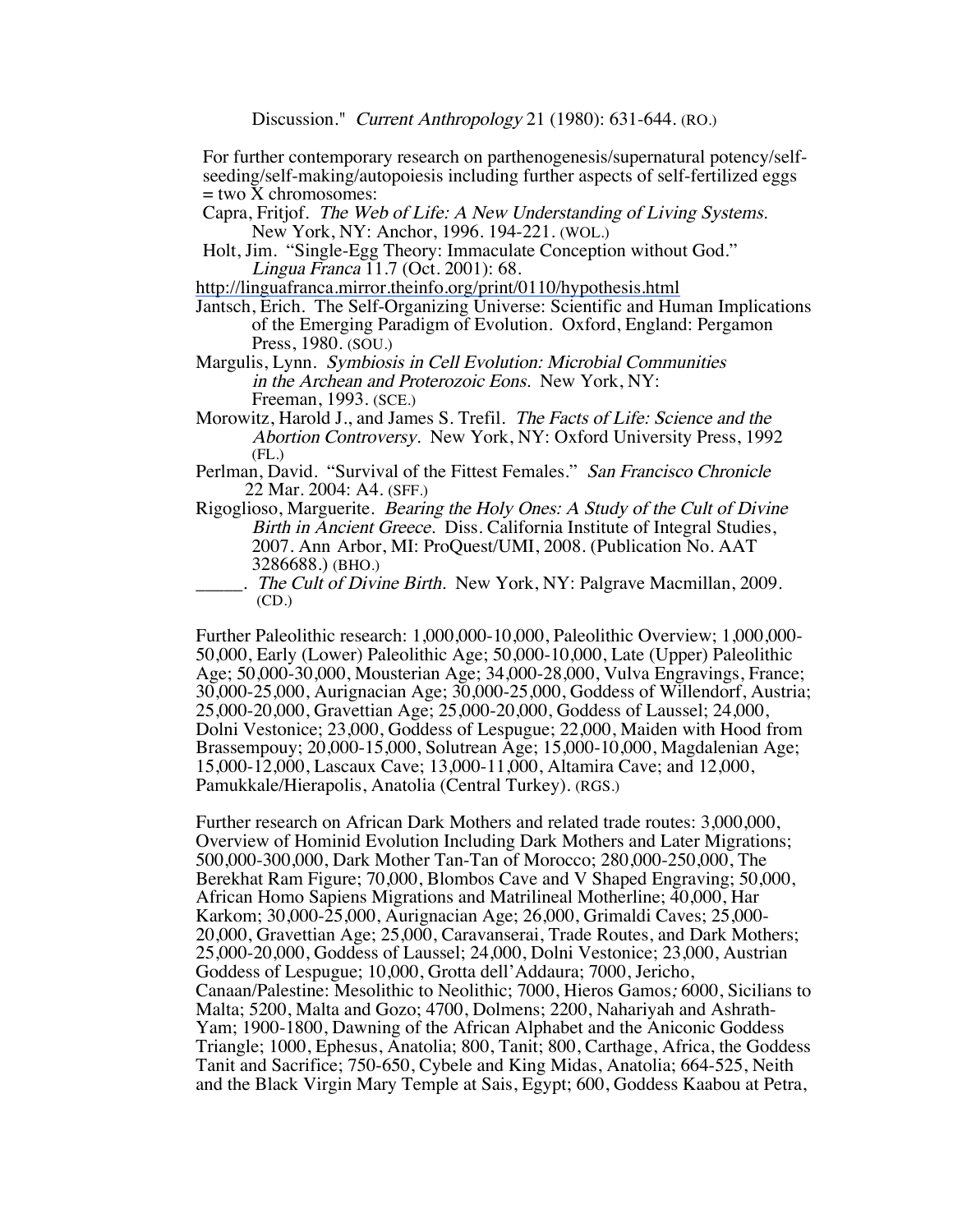Jordan plus Mecca, Saudi Arabia; 400, Cathedra Goddess Isis; and 370, Isis and Philae, Egypt. (RGS.)

Further vulva research: 34,000-28,000, Les Eyzies Vulva Engravings, Dordogne Caves; 31,000, Chauvet Cave and Vulva Engravings; 30,000-25,000, Aurignacian Age; 25,000-20,000, Goddess of Laussel; 5300-4300, Climactic Phase and Script in Old Europe; 3000-2000, Cycladic Goddesses; 2600-2000, Early Bronze Age, Crete, Chthonian; and 400, Celtic Sheela-na-gig. (RGS.) \*

\* For additional CE information, see illustration of a 1600 c. vulva labyrinth design in: Bord, Janet. Mazes and Labyrinths of the World. New York, NY: Dutton, 1976. 85, Fig. 127.) (MLW.)

Further V/triangle/vulvic research: 70,000, Blombos Cave; 34,000-28,000, Les Eyzies Vulva Engravings, Dordogne Caves; 31,000, Chauvet Cave and Vulva Engravings; 30,000-25,000, The Aurignacian Age; 30,000, Labyrinths, Spirals, and Meanders; 8000/7000-5000, Early Neolithic; 7000-5000, Early Neolithic Crete; 5500-3500, Cucuteni (Tripolye) Culture, Eastern Europe; 5300-4300, Climactic Phase and Script in Old Europe; 4000-3000, Locmariaquer, Brittany Hook Symbology; 4000-3500, Gavrinis, Brittany France; 2000, Asherah; 1900- 1800, Dawning of the African Alphabet and the Aniconic Goddess Triangle; 1790-1700, Goddess of Kultepe, Anatolia; 1500, Lachish Ewer, Triangle, and Menorah; and 800, Tanit (Also Taanit, Ta'anit, Tannit, or Tannin). (RGS.)

Further research on symbolic systems including the V/triangle/vulvic cave engravings and gender emergence:

- Caldwell, Duncan. "Supernatural Pregnancies: Common Features and New Ideas Concerning Upper Paleolithic Feminine Imagery." Arts & Cultures. Geneva, Switzerland: Barbier-Mueller Museums, 2010. 52- 75. (SPC.)
- Clottes, Jean, and J. David Lewis-Williams. The Shamans of Prehistory: Trance and Magic in the Painted Caves. Trans. Sophie Hawkes. New York, NY: Harry N. Abrams, 1998. (SOP.)
- Conroy, L. P. "Female Figurines of the Upper Paleolithic and the Emergence of Gender." Women in Archaeology: A Feminist Critique. Eds. Hilary du Cros and Laurajane Smith. Canberra, Australia: Dept. of Prehistory, Research School of Pacific Studies, Australian National University, 1993. 153-160. (FF.)
- Jabr, Ferris. "Ars Longa." New York Times Magazine, Dec. 7, 2014: 18, 20. (ARSL.)
- Joan, Eahr Amelia. "Ochre's Living Lineage: The Gyne-Morphic Bloodline of Spirituality." Publication, 2018. (OLL.)
- Lewis-Williams, David J. The Mind in the Cave: Consciousness and the Origins of Art. London, England: Thames and Hudson, 2002. (MIC.)
- Marler, Joan, and Miriam R. Dexter, Eds. Signs of Civilization: Neolithic Symbol System of Southeast Europe. Novi Sad, Hungary: Institute of Archaeomythology, 2009. (SC.)
- McCoid, Catherine Hodge and LeRoy D. McDermott. "Toward Decolonizing Gender." American Anthropologist 98.2 (Jun. 1996): 319-326. (TDG.)
- Rubin, Alissa J. "A Mirror of Subterranean Wonders: Replica of Chauvet Cave Bristles with Lifelike Paintings." New York Times, Apr. 25, 2015: C1-C2. (MSW.)
- Tedlock, Barbara. The Woman in the Shaman's Body: Reclaiming the Feminine in Religion and Medicine. New York, NY: Bantam Books,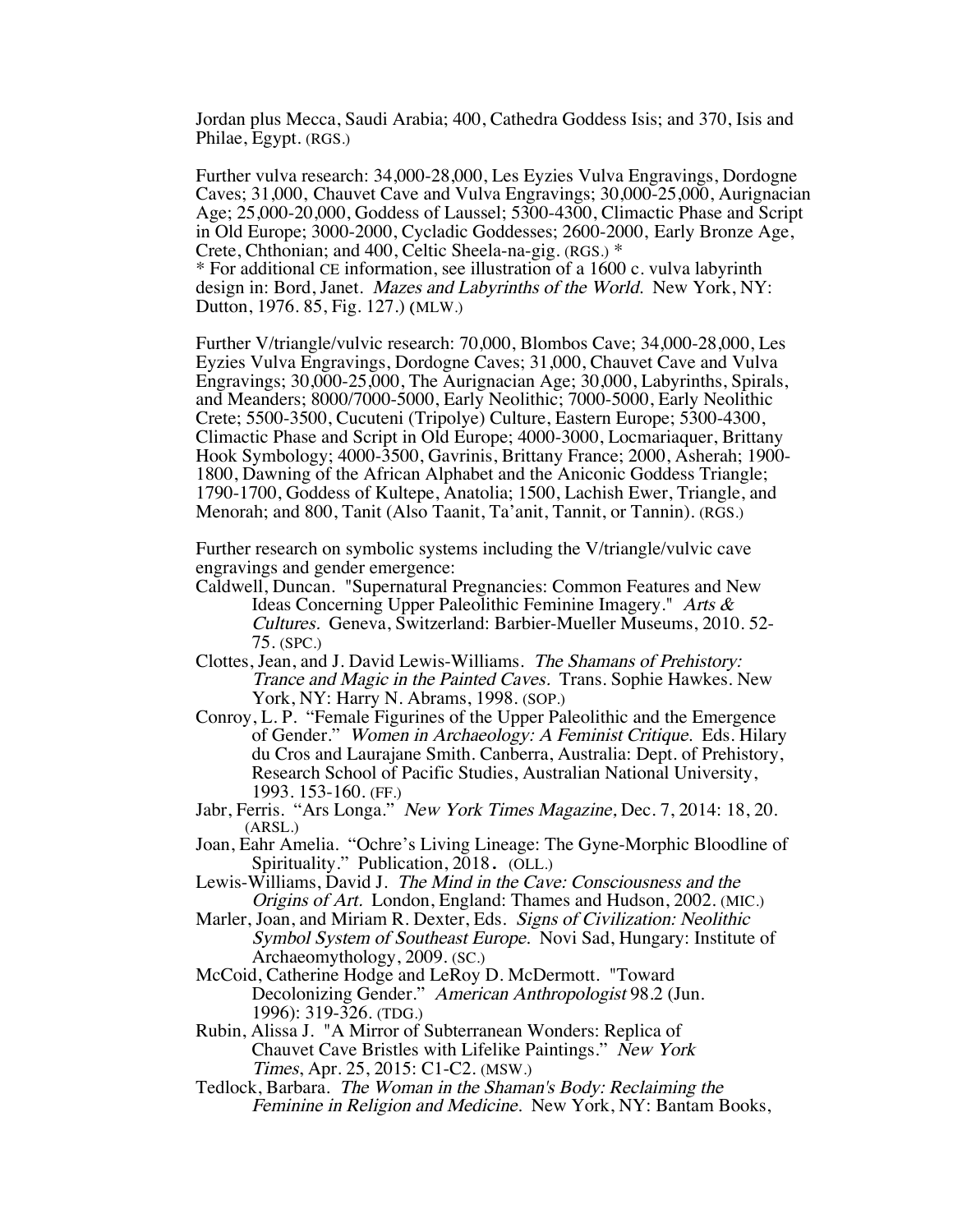2005. (WSB.)

IMAGE: GODDESS OF WILLENDORF WITH LABYRINTHINE HEADDRESS: AUSTRIA. PHOTO: © GSA. DESCRIPTION: GODDESS OF WILLENDORF (4 1/2 INCHES): ENGRAVED LIMESTONE OR FIRED COMPOSITE WITH TRACES OF OCHRE. ON HER HEAD IS A WOVEN HEADDRESS OR HAIR STYLE, OF PRECISELY CARVED LABYRINTHINE NOTATIONS 'LAYERED IN SEVEN STRATA.' (MG: 10.) SLIDE LOCATION NEO. PAL. FRANCE, SHEET 2, ROW 3, SLEEVE 5, SLIDE #15, c. 30,000-25,000 BCE. CU\_NPF\_S2\_R3\_SL5\_S15.jpg

SHOT ON LOCATION: IMAGE OF GODDESS OF WILLENDORF WITH LABYRINTHINE HEADDRESS.

PHOTO NOTE: HAUTE GARGONNE, FRANCE: MUSÉE DES ANTIQUITÉS NATIONALES. (SAINT-GERMAIN-EN-LAYE, FRANCE IS JUST OUTSIDE OF PARIS.) NOTE 1: GIVEN THE MINIATURE SCALE, SHE COULD EASILY FIT IN ONE'S HAND AND SUGGESTS A "PERSONAL, NOT A COMMUNAL, RELIGIOUS ARTIFACT." (SOTG: 26-27.)

NOTE 2: FIELDWORK 1982-1989.

PHOTO NOTE: ILLUSTRATION ENHANCEMENT, CHRISI KARVONIDES.

IMAGE: GODDESS OF WILLENDORF WITH LABYRINTHINE HEADDRESS: AUSTRIA. PHOTO: © GSA. DESCRIPTION: GODDESS OF WILLENDORF (4 1/2 INCHES): ENGRAVED LIMESTONE OR FIRED COMPOSITE WITH TRACES OF OCHRE. SLIDE LOCATION NEO. PAL. FRANCE, SHEET 2, ROW 1, SLEEVE 5, SLIDE #22, C. 30,000- 25,000 BCE.

CU\_NPF\_S2\_R1\_SL5\_S22.jpg

SHOT ON LOCATION: HAUTE GARGONNE, FRANCE: MUSÉE DES ANTIQUITÉS NATIONALES. (SAINT-GERMAIN-EN-LAYE, FRANCE IS JUST OUTSIDE OF PARIS.) NOTE 1: GIVEN THE MINIATURE SCALE, SHE COULD EASILY FIT IN ONE'S HAND AND SUGGESTS A "PERSONAL, NOT A COMMUNAL, RELIGIOUS ARTIFACT." (SOTG: 26-27.)

NOTE 2: TO–SCALE PROTOTYPE. NOTE 3: FIELDWORK 1982-1989.

IMAGE: DORDOGNE DEITIES: DORDOGNE, FRANCE.

PHOTO: © GSA. DESCRIPTION: TWO DORDOGNE DEITIES: "VENUS" OF TURSAC AND "VENUS" OF SIREUIL

SLIDE LOCATION NEO. PAL. FRANCE, SHEET 5, ROW 2, SLEEVE 5, SLIDE #10, c. 25,000 BCE.

CU\_NPF\_S5\_R2\_SL5\_S10.jpg

SHOT ON LOCATION: HAUTE GARGONNE, FRANCE: MUSÉE DES ANTIQUITÉS NATIONALES. (SAINT-GERMAIN-EN-LAYE, FRANCE IS JUST OUTSIDE OF PARIS.) NOTE 1: "NOT ONLY HAS THIS FRENCH AREA [GRIMALDI] BEEN REFERRED TO AS A SPIRITUAL CENTER, BUT ACCORDING TO G. BATAILLE, IT WAS ALSO 'A FOCAL POINT OF A CIVILIZATION (LBA: 20)." NOTE 2: FIELDWORK PROJECT 1983-1989.

IMAGE: GRIMALDI DEITIES: NW ITALY NEAR THE FRENCH BORDER. PHOTO: © GSA. DESCRIPTION: SEVEN GRIMALDI DEITIES. SLIDE LOCATION NEO. PAL. FRANCE, SHEET 5, ROW 2, SLEEVE 1, SLIDE #6, c. 25,000 BCE.

CU\_NPF\_ S5\_R2\_SL1\_S6.jpg

ON LOCATION: MUSÉE DES ANTIQUITÉS NATIONALES, SAINT-GERMAIN-EN-LAYE, FRANCE, JUST OUTSIDE OF PARIS.

NOTE 1: "NOT ONLY HAS THIS FRENCH AREA [GRIMALDI] BEEN REFERRED TO AS A SPIRITUAL CENTER, BUT ACCORDING TO G. BATAILLE, IT WAS ALSO 'A FOCAL POINT OF A CIVILIZATION (LBA: 20).'" (SOURCE: ENTRY ABOVE.) NOTE 2: FIELDWORK PROJECT 1983-1989.

IMAGE: GODDESS OF LAUSSEL CAVE: DORDOGNE, FRANCE. PHOTO: © GSA. DESCRIPTION: GODDESS OF LAUSSEL CARVED INTO A LIMESTONE SLAB ON A LOW RELIEF IN THE LAUSSEL CAVE IN THE DORDOGNE. (SOURCE: ENTRY ABOVE.)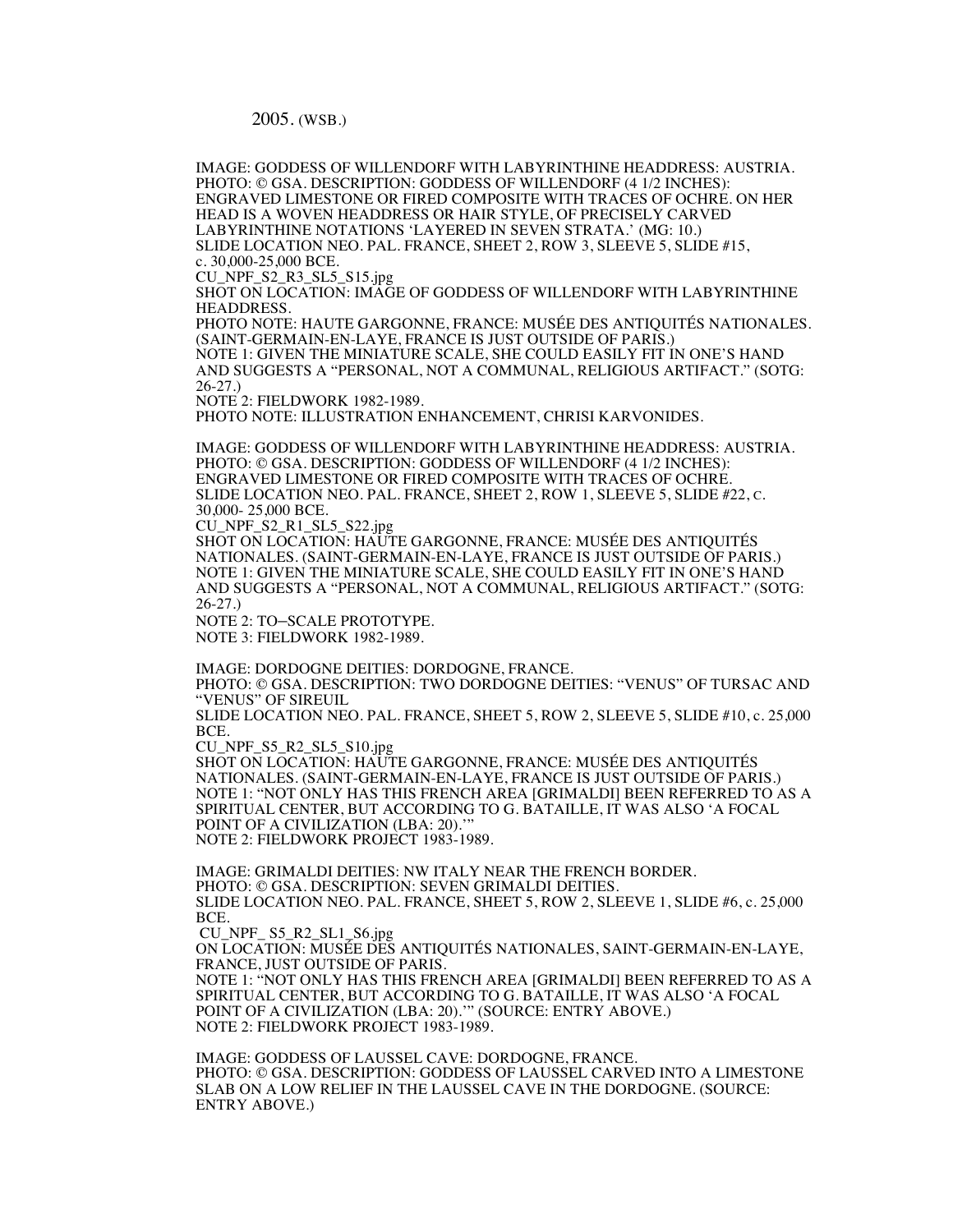SLIDE LOCATION NEO. PAL. FRANCE, SHEET 1, ROW 2, SLEEVE 4, SLIDE #9, 25,000-20.000 BCE.

 $CU_NPF_S1_R2_SL4_S9.jpg$ 

SHOT ON LOCATION OF ORIGINAL: MUSÉE D'AQUITAINE: BORDEAUX, FRANCE. NOTE 1: TO–SCALE PROTOTYPE FROM THE METROPOLITAN MUSEUM OF ART IN NEW YORK AS PHOTOGRAPHIC PERMISSION DENIED AT MUSÉE D'AQUITAINE, BORDEAUX, FRANCE IN NOVEMBER, 1981.

NOTE 2: SELECTED EXAMPLES OF AFRICAN DARK MOTHERS DISCUSSED IN RE-GENESIS ARE: TAN-TAN; THE BEREKHAT RAM; BRASSEMPOUY; WILLENDORF; LAUSSEL; DOLNI VESTONICE AND LESPUGUE. (WKP: 11-26-05; EKP: 89-135.) (SOURCE: ENTRY ABOVE.)

NOTE 3: FIELDWORK PROJECT 1981.

IMAGE: GODDESS OF LAUSSEL WITH HORN FROM LAUSSEL CAVE: DORDOGNE, FRANCE.

PHOTO: © GSA. DESCRIPTION OF GODDESS OF LAUSSEL. IN HER RIGHT HAND, SHE HOLDS A BISON/BULL HORN OR CRESCENT SHAPED MOON THAT IS ENGRAVED OR INCISED WITH THIRTEEN DOWNWARD STROKES. (RGS.)

SLIDE LOCATION NEO. PAL. FRANCE, SHEET 1, ROW 2, SLEEVE 5, SLIDE #10, 25,000- 20,000 BCE.

CU\_NPF\_S1\_R2\_SL5\_S10.jpg

SHOT ON LOCATION: LAUSSEL CAVE: DORDOGNE, FRANCE.

NOTE 1: TO–SCALE PROTOTYPE FROM THE METROPOLITAN MUSEUM OF ART IN NEW YORK AS PHOTOGRAPHIC PERMISSION DENIED AT MUSÉE D'AQUITAINE, BORDEAUX, FRANCE IN NOVEMBER, 1981.

NOTE 2:

SELECTED EXAMPLES OF AFRICAN DARK MOTHERS DISCUSSED IN RE-GENESIS ARE: TAN-TAN; THE BEREKHAT RAM; BRASSEMPOUY; WILLENDORF; LAUSSEL; DOLNI VESTONICE AND LESPUGUE (WKP: 11-26-05; EKP: 89-135; RGS).

NOTE 3: FIELDWORK PROJECT 2002.

IMAGE: DOLNÍ VĚSTONICE: MORAVIA, CZECH REPUBLIC. PHOTO: © GSA. IMAGE: DOLNI VESTONICE. SLIDE LOCATION NEO. PAL. FRANCE, SHEET 5, ROW 4, SLEEVE 2, SLIDE #35, c. 24,000 BCE. CU\_NPF\_ S5\_R4\_SL2\_S35.jpg SHOT ON LOCATION: MORAVIA, SOUTH OF THE CZECH REPUBLIC: DOLNI VESTONICE MUSEUM, CZECHOSLOVAKIA. NOTE 1: TO–SCALE PROTOTYPE. NOTE 2: ALSO SEE DOLNI VESTONICE CZECH REPUBLIC IN GOOGLE IMAGES. NOTE 3: SELECTED EXAMPLES OF AFRICAN DARK MOTHERS DISCUSSED IN RE-GENESIS ARE: TAN-TAN; THE BEREKHAT RAM; BRASSEMPOUY; WILLENDORF; LAUSSEL; DOLNI VESTONICE AND LESPUGUE (WKP: 11-26-05; EKP: 89-135.) (SOURCE: ENTRY ABOVE.) NOTE 4: FIELDWORK PROJECT. PHOTO NOTE: FOR FURTHER DOLNI VESTONICE (CZECH REPUBLIC) RESEARCH AND IMAGES: RESOURCE: (MUSEUM ART RESOURCE.) RESOURCE: (BRITISH MUSEUM: LONDON, ENGLAND.) RESOURCE: (ARCHAEOLOGY, ARCHITECTURE & ART.) IMAGE: GODDESS OF LESPUGUE: LESPUGUE CAVE, FRANCE. PHOTO: © GSA. DESCRIPTION: STEATOPYGOUS IVORY NUDE GODDESS OF LESPUGUE. SLIDE LOCATION NEO. PAL. FRANCE, SHEET 1, ROW 3, SLEEVE 4, SLIDE #14, c. 23,000 BCE. CU\_NPF\_S1\_R3\_SL4\_S14.jpg SHOT ON LOCATION: MUSÉE DES ANTIQUITÉS NATIONALES: SAINT-GERMAIN-EN-LAYE, FRANCE, JUST OUTSIDE OF PARIS. ILLUSTRATION/IMAGE IN PROCESS. NOTE 1: ORIGINAL. NOTE 2: